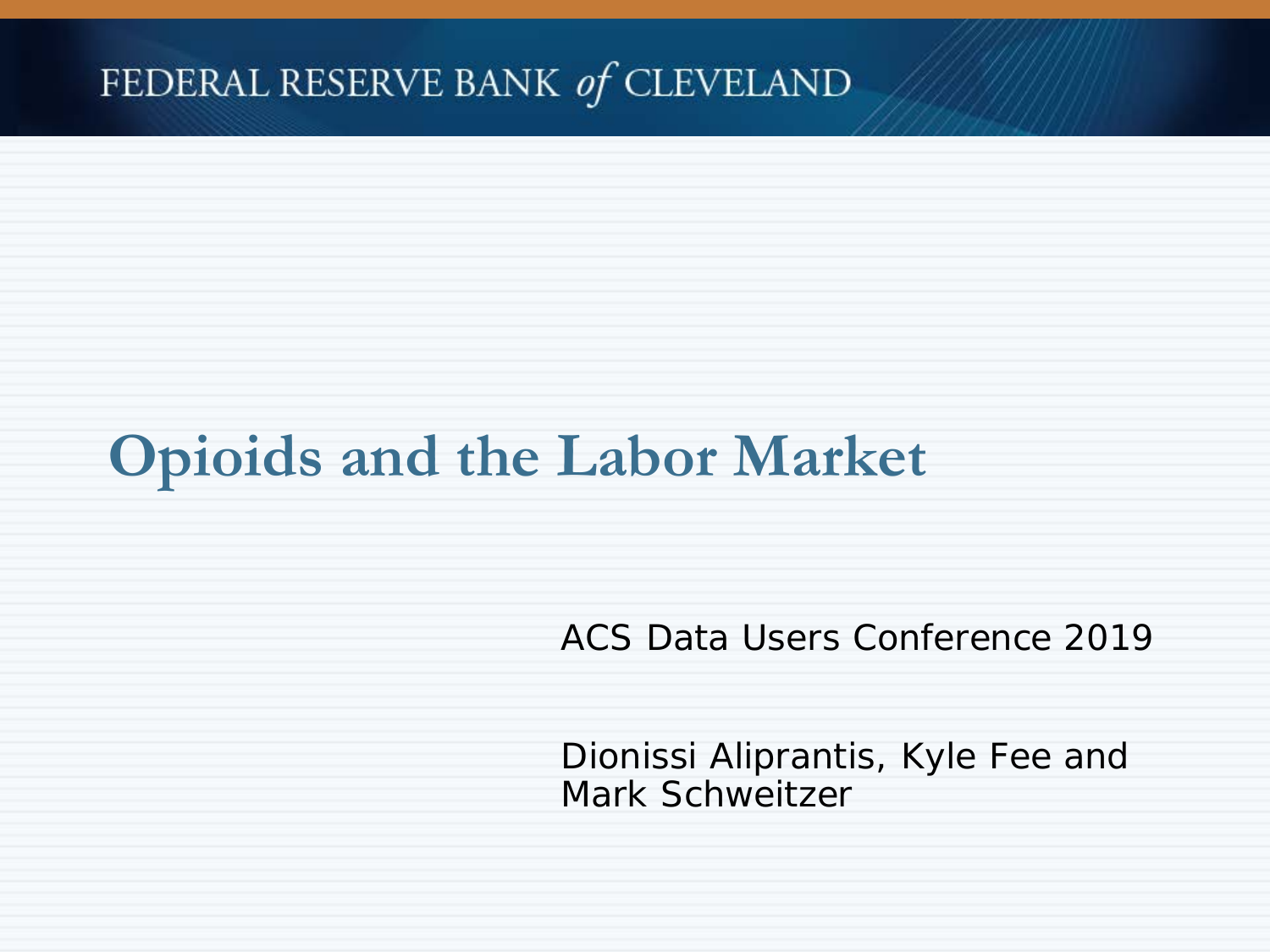

These are my views and not necessarily those of the Federal Reserve Bank of Cleveland or the Federal Reserve System.

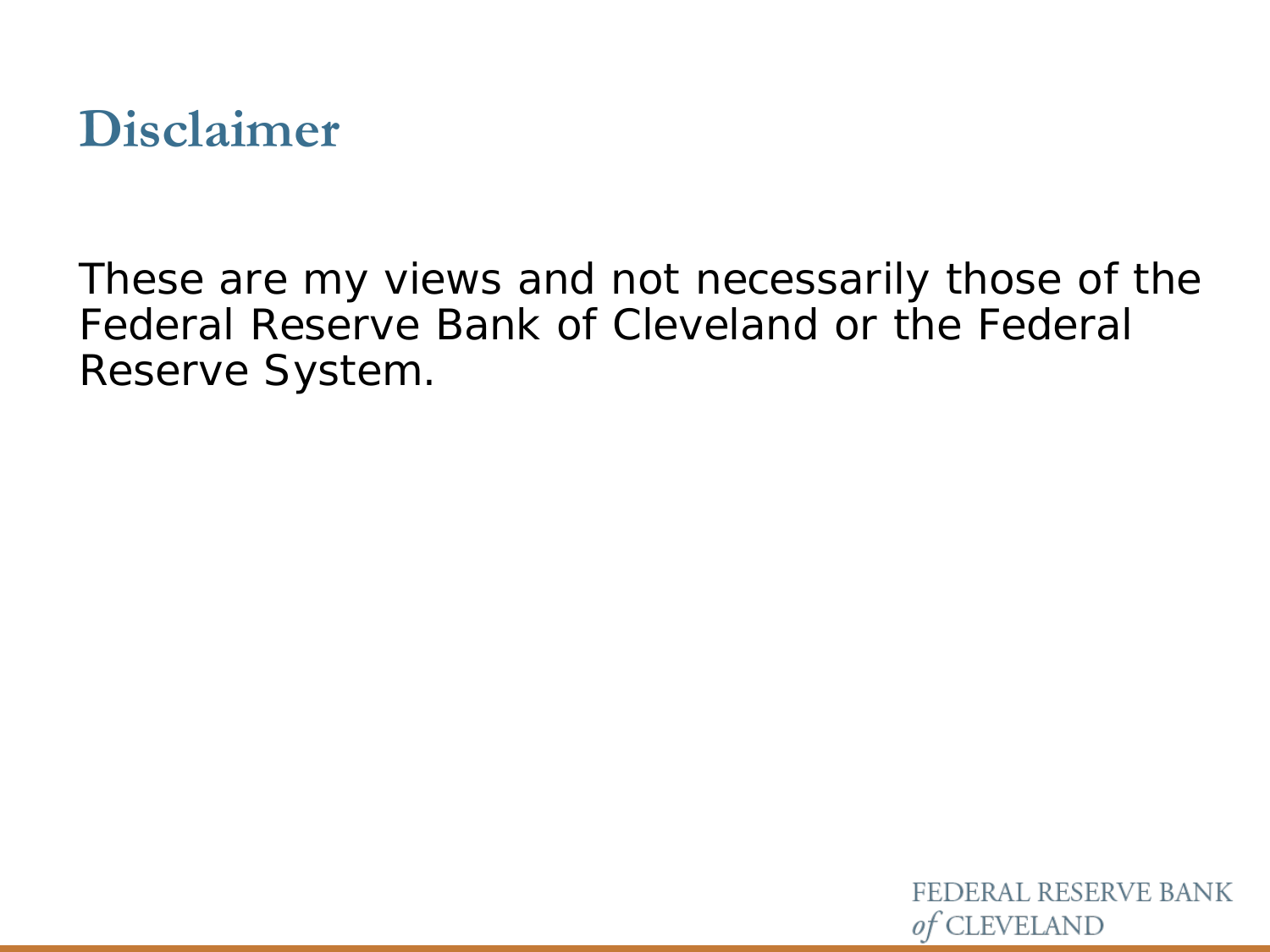### **How did we come to examine this issue?**

- Senator DONNELLY: The national unemployment rate is at 4.4 percent, but the labor participation rate has gone down. . . How much of a factor do you think the opioid abuse situation has been?
- Ms. YELLEN: So I do think it is related to the decline in labor force participation among primeage workers. I do not know if it is causal or it is a symptom of long-running economic maladies that have affected these communities and particularly affected workers who have seen their job opportunities decline.

From 2017 Senate testimony by Chair Yellen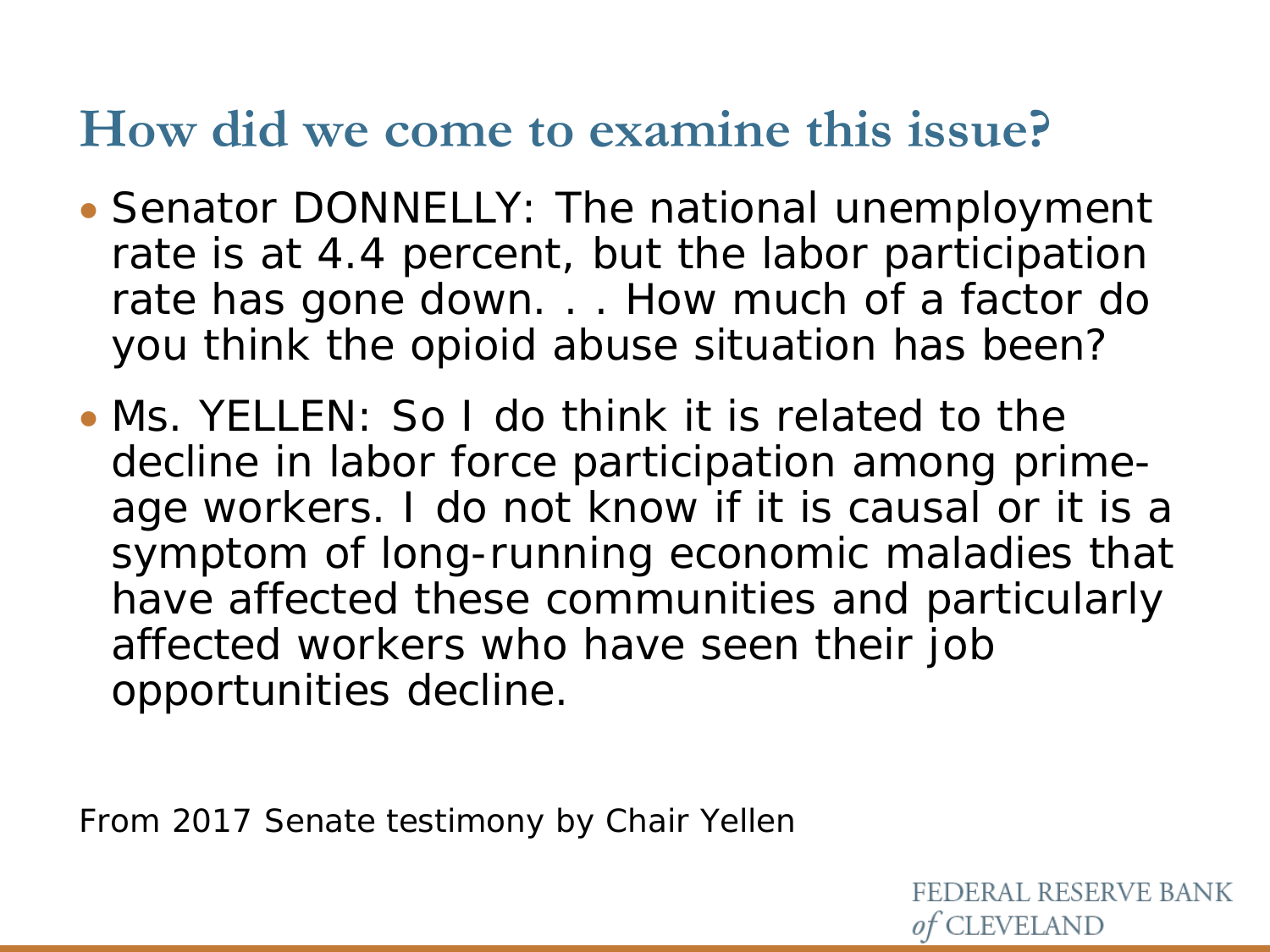### **Why is this a Cleveland Fed Issue?**

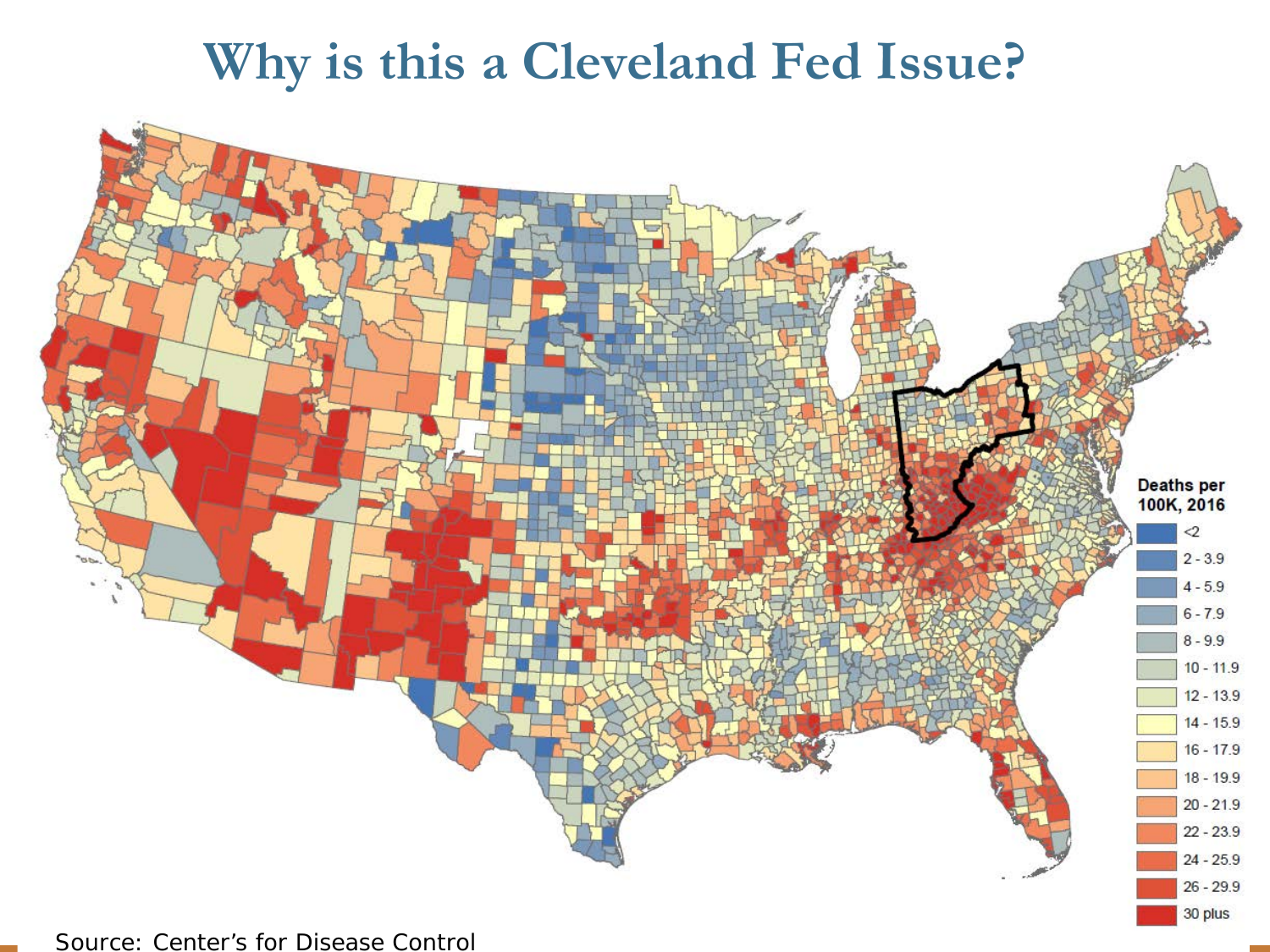#### **Key Pieces of the Research Literature**

**Case and Deaton**, 2015 show that poor labor market prospects of low education groups is associated with an increase in overdose deaths, suicides, and liver disease or "Deaths of Despair"

**Krueger**, 2018, shows that opioid availability helps to explain poor primeage labor market participation rates in the 2000s

**Currie, Jin, and Schnell**,2018, find a positive opioid effects on employment to population rates for prime age women (and to a lesser degree for men)

**Harris, Kessler, Murray, and Glenn**, 2019, used Prescription Drug Monitoring Program data show that opioid prescriptions cause labor force participation rates to be lower in 10 states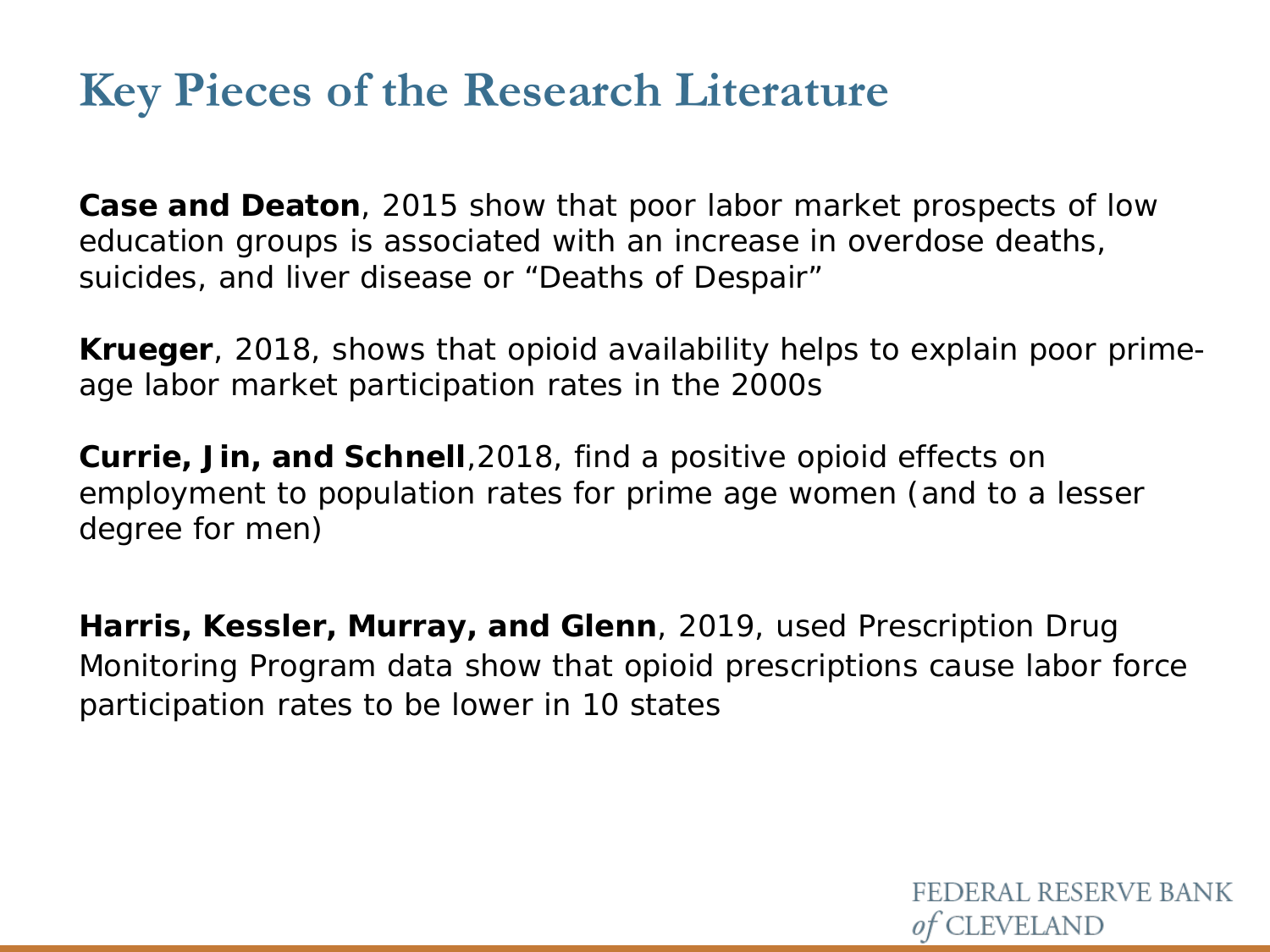## **Our Approach to this Issue**

Examine the geographic relationship from 2006- 2016 between

| <b>Opioid</b>        |     | Employment/Population     |
|----------------------|-----|---------------------------|
| <b>Prescriptions</b> | and | <b>Participation Rate</b> |
|                      |     | Unemployment              |

There are a lot of other things that could matter: Age, sex, and education levels of population A really large recession and gradual recovery Bad local labor markets Economically challenged regions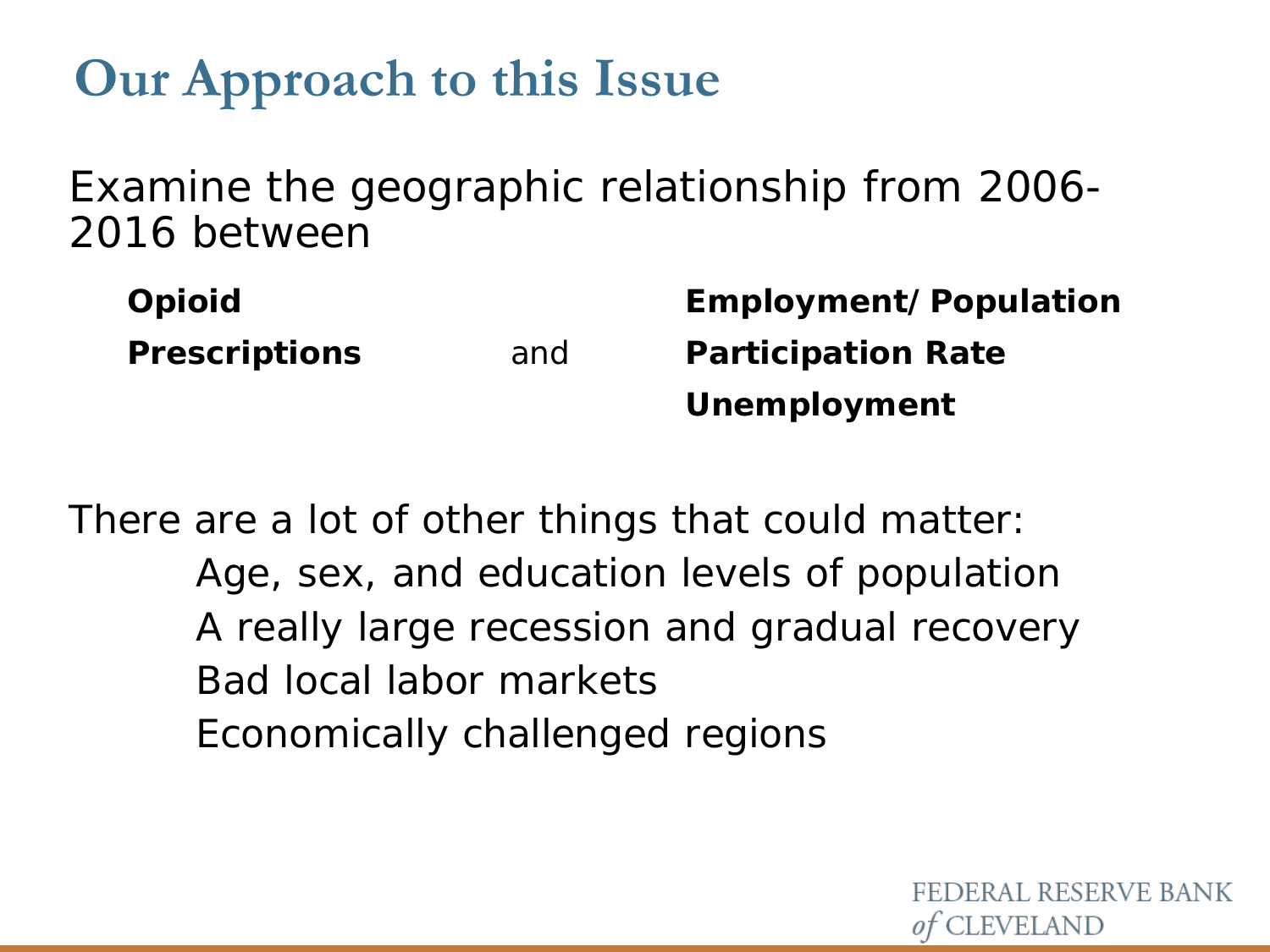## **Prescription Rates Vary**

Counties



FEDERAL RESERVE BANK of CLEVELAND

Source: Center's for Disease Control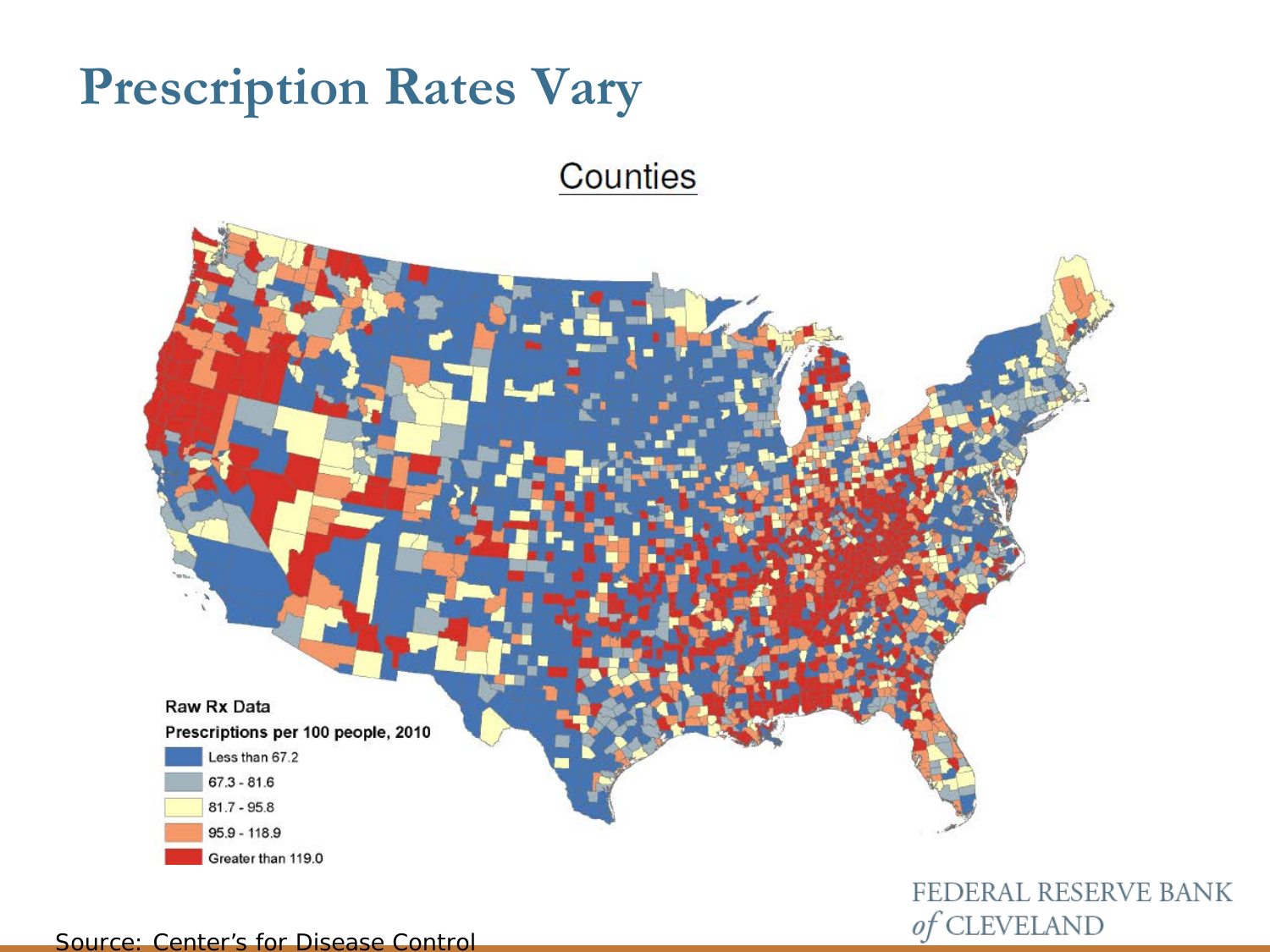### **Employment to Population Rates Vary**



Source: American Community Survey (5 year), 2010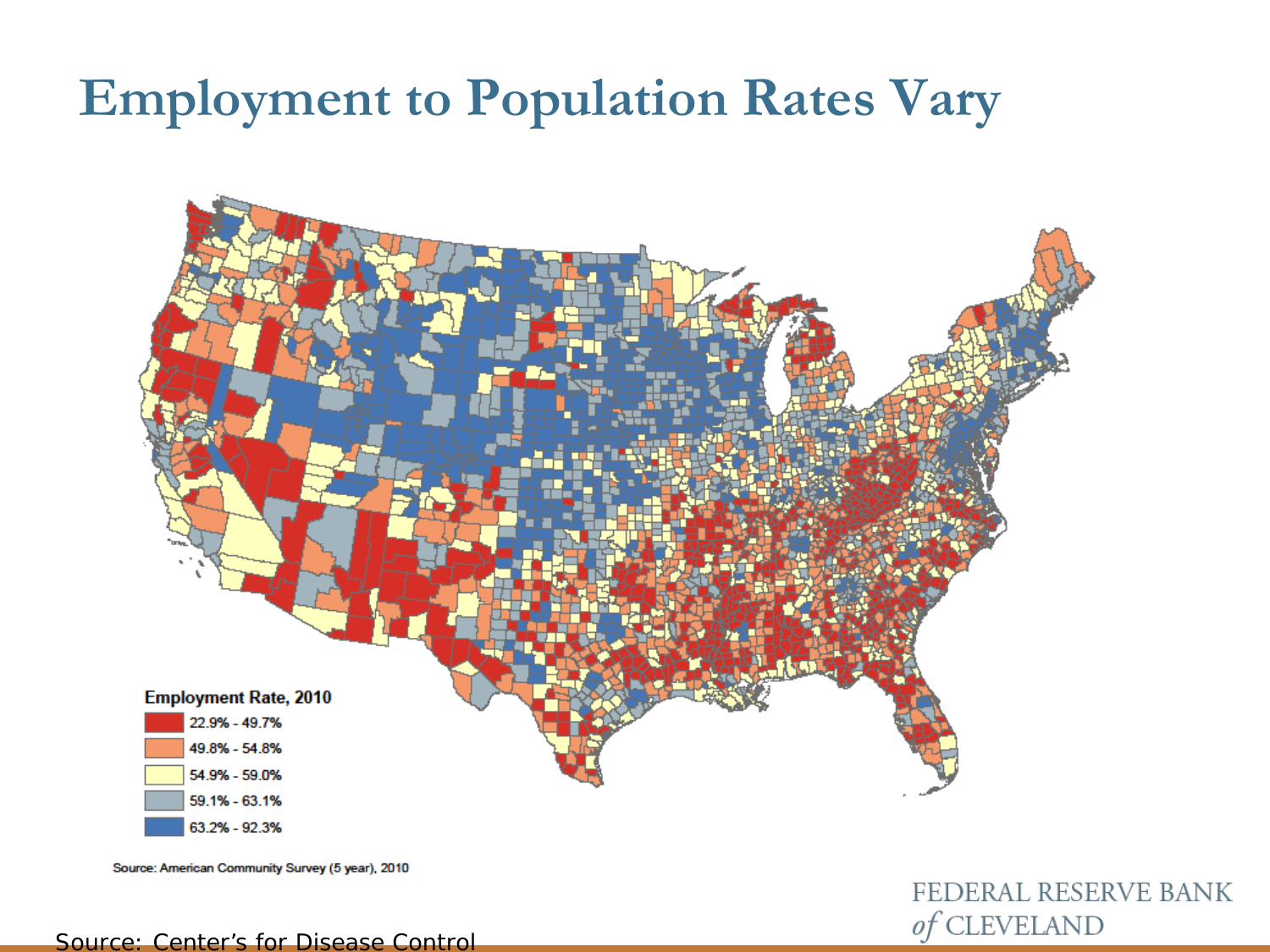## **Our approach to this issue**

Examine the geographic relationship from 2006- 2016 between

| <b>Opioid</b>        |     | Employment/Population     |
|----------------------|-----|---------------------------|
| <b>Prescriptions</b> | and | <b>Participation Rate</b> |
|                      |     | Unemployment              |

There are a lot of other things that could matter: Age, sex, and education levels of population The Great Recession and the recovery Bad local labor markets Economically challenged regions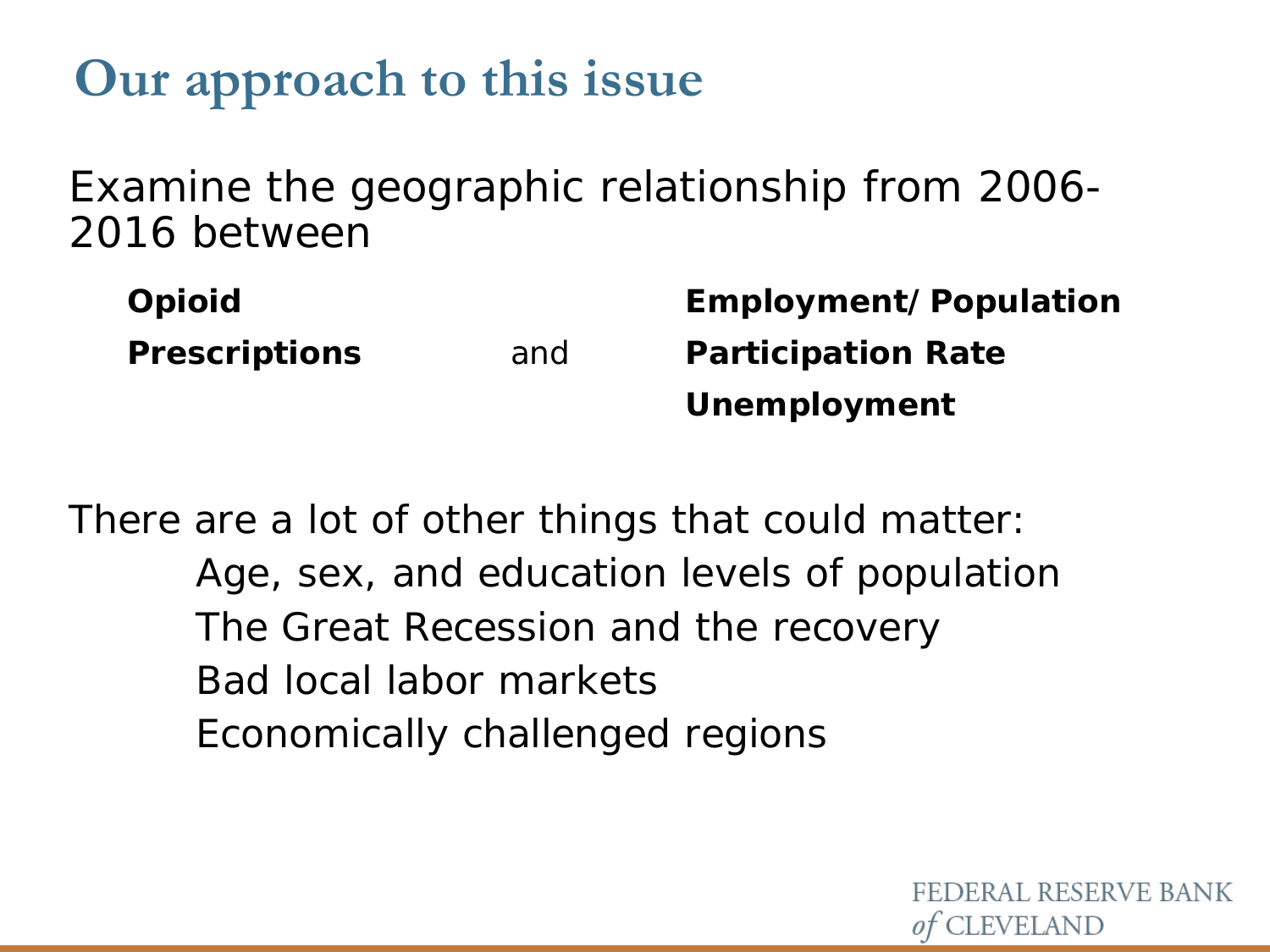# **American Community Survey, individual labor market data from 2006-16**



County is identified for counties over 100,000, other counties aggregated in areas with 100,000 people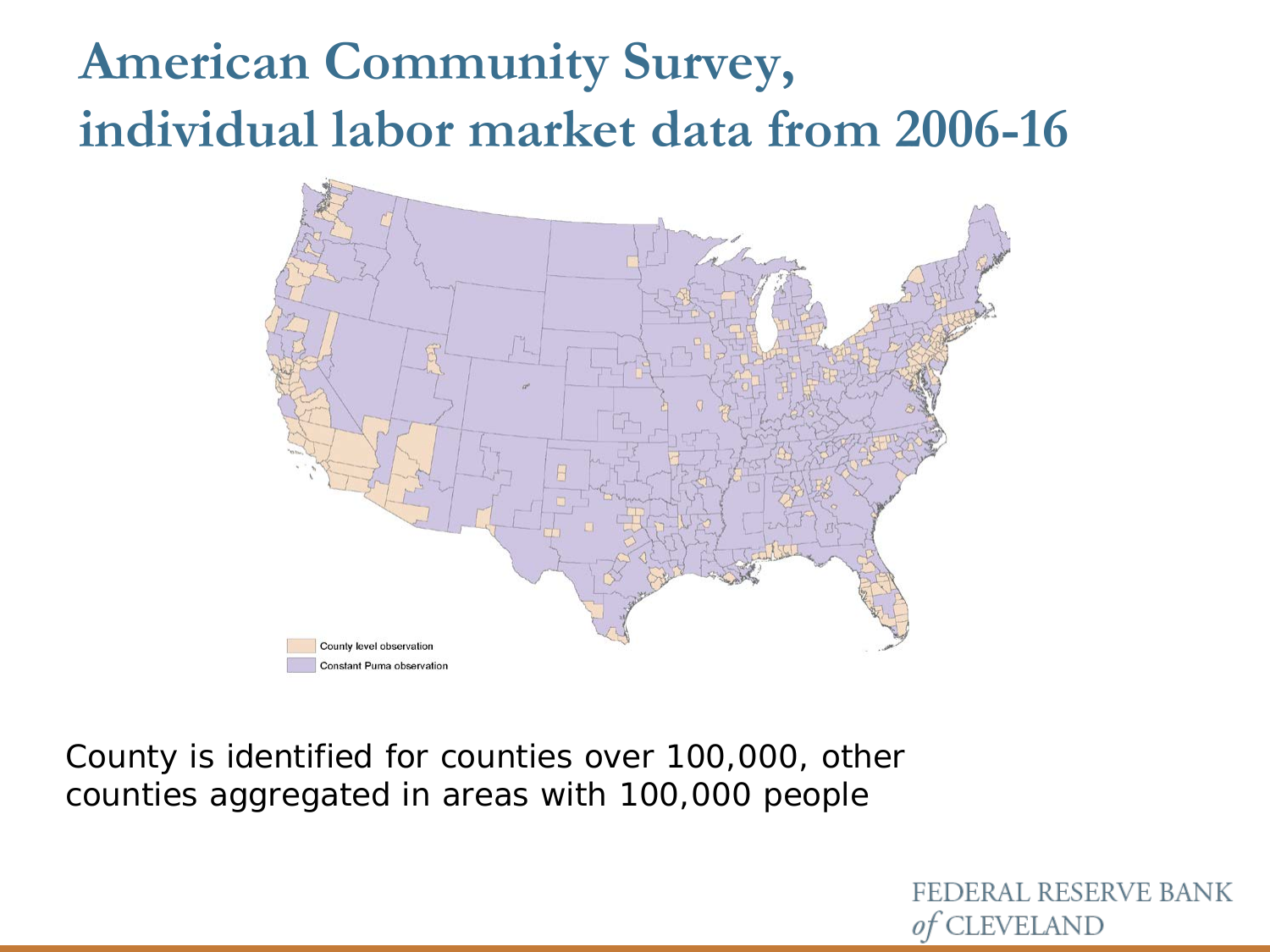## **Prescription Rates in our Geography**

Non-identified Counties to COUMAs



FEDERAL RESERVE BANK of CLEVELAND

Source: Center's for Disease Control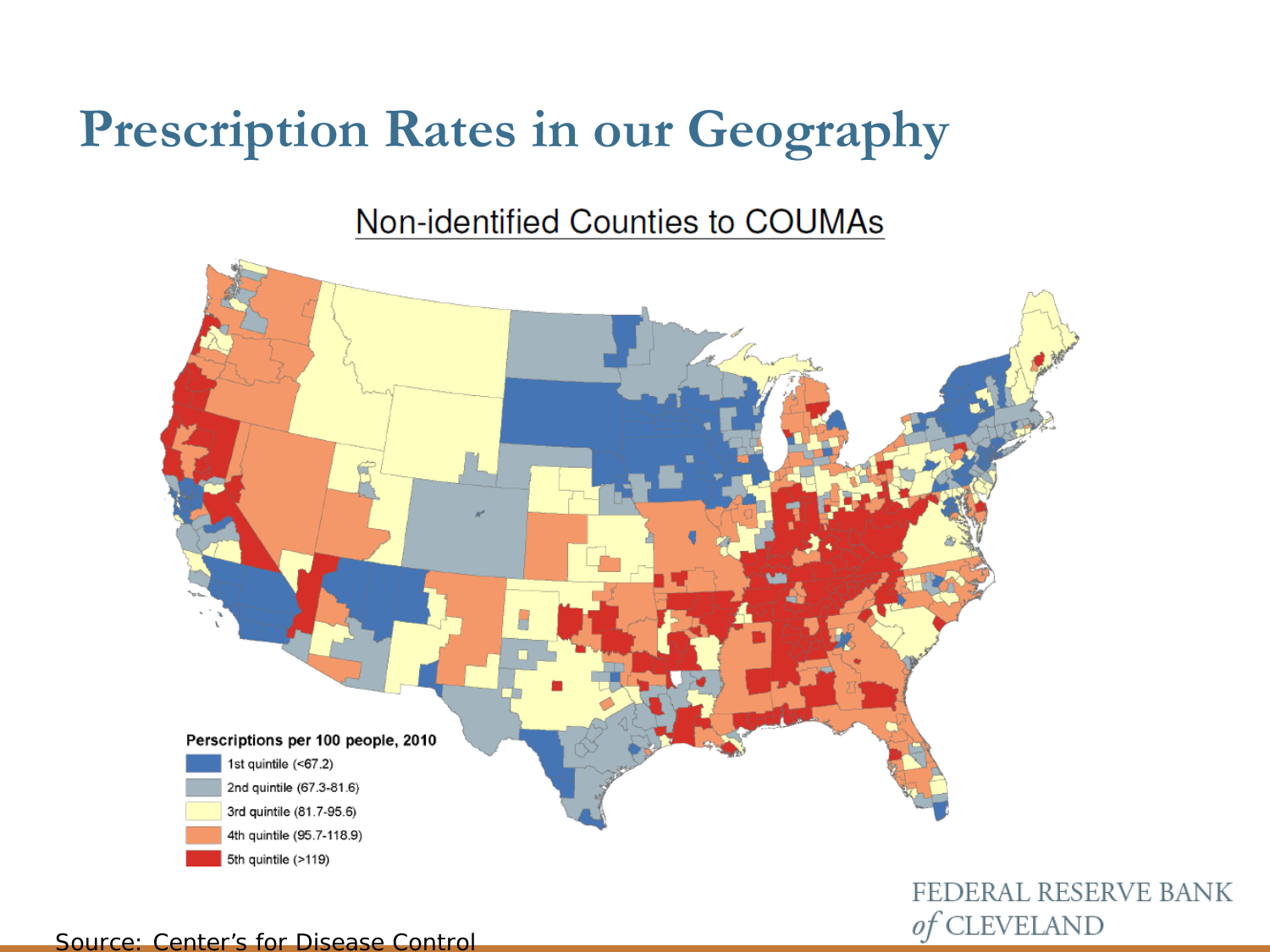## **The Recession and Local Demand Matter**

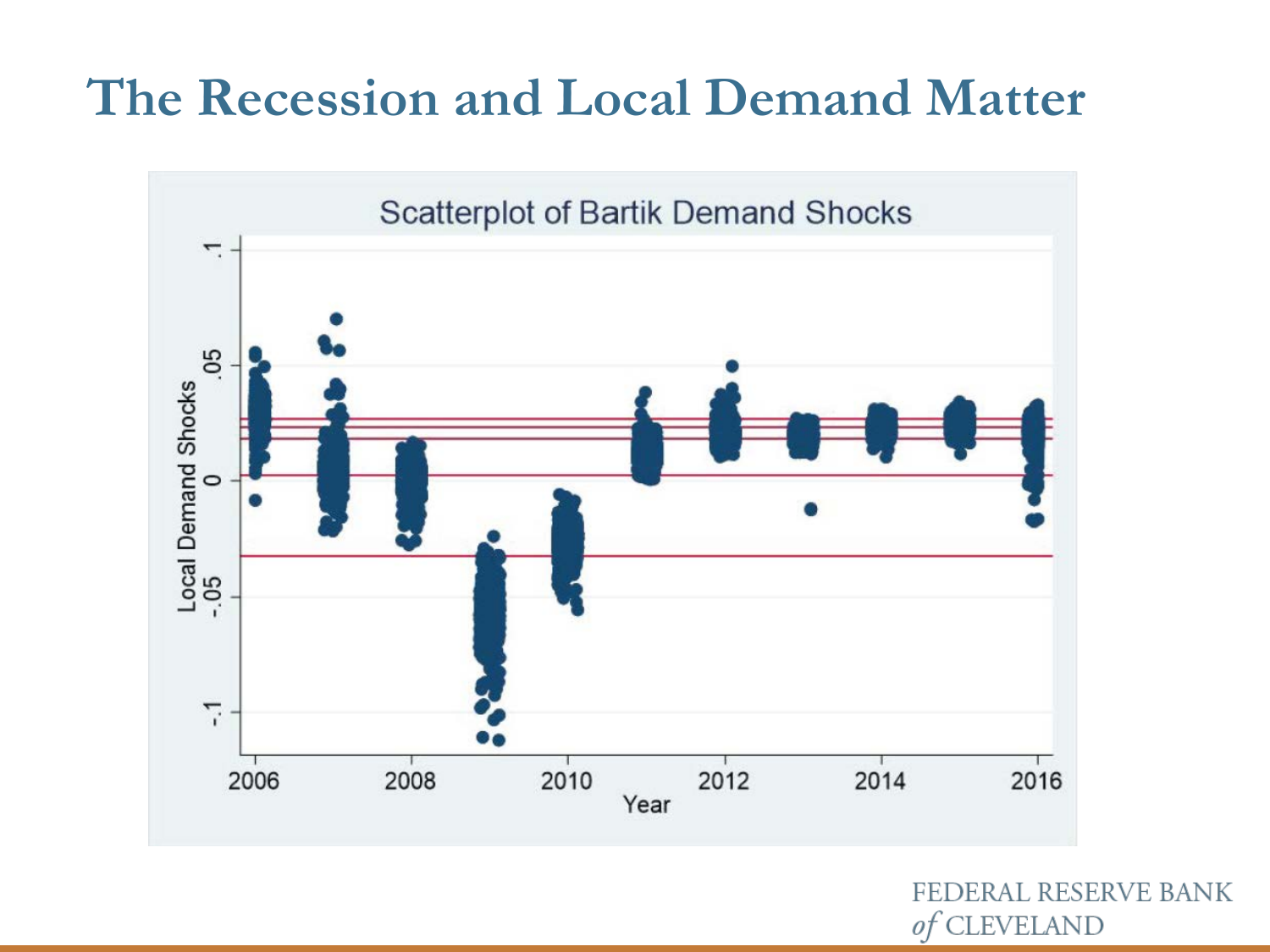#### **Opioid Availability and Labor Market Outcomes?**

Increasing the prescription rate 10%:

- Decreases employment/pop rate by:
	- 0.50 percentage points for prime age men
	- 0.17 percentage points for prime age women
- Decreases participation rate by:
	- 0.47 percentage points for prime age men
	- 0.16 percentage points for prime age women
- Increases unemployment/pop rate by:
	- 0.04 percentage points for prime age men
	- 0.02 percentage points for prime age women (insignificant)

Difference between a low- to a high-Rx county:

- Is a 100% change from  $\approx$ 60 Rx's per 100 people to  $\approx$ 120 Rx's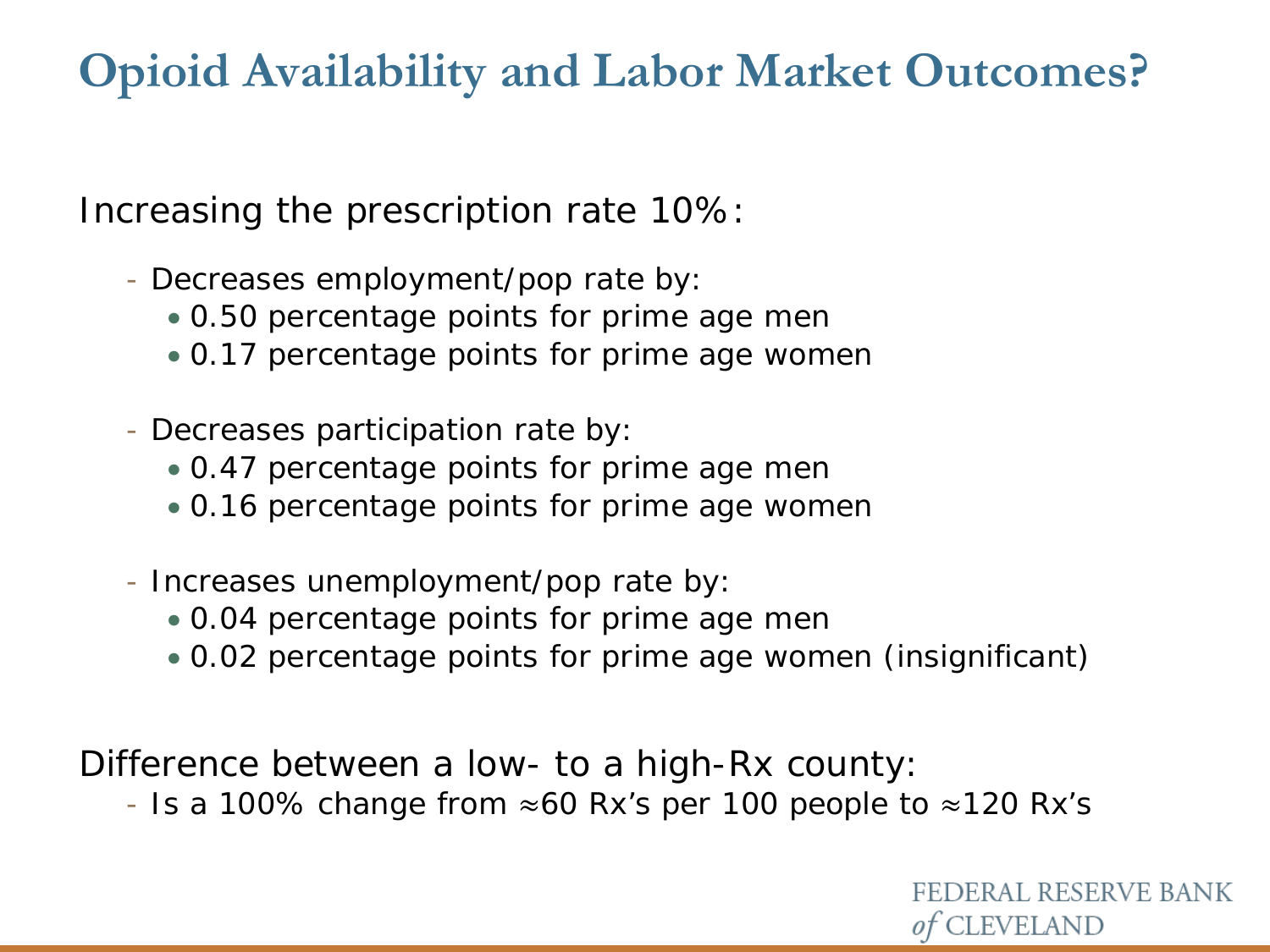# **Demographic Differences are Large**

We allow for differential effects by demographic group. College completers and women appear significantly less susceptible to their location's opioid prescription rate.

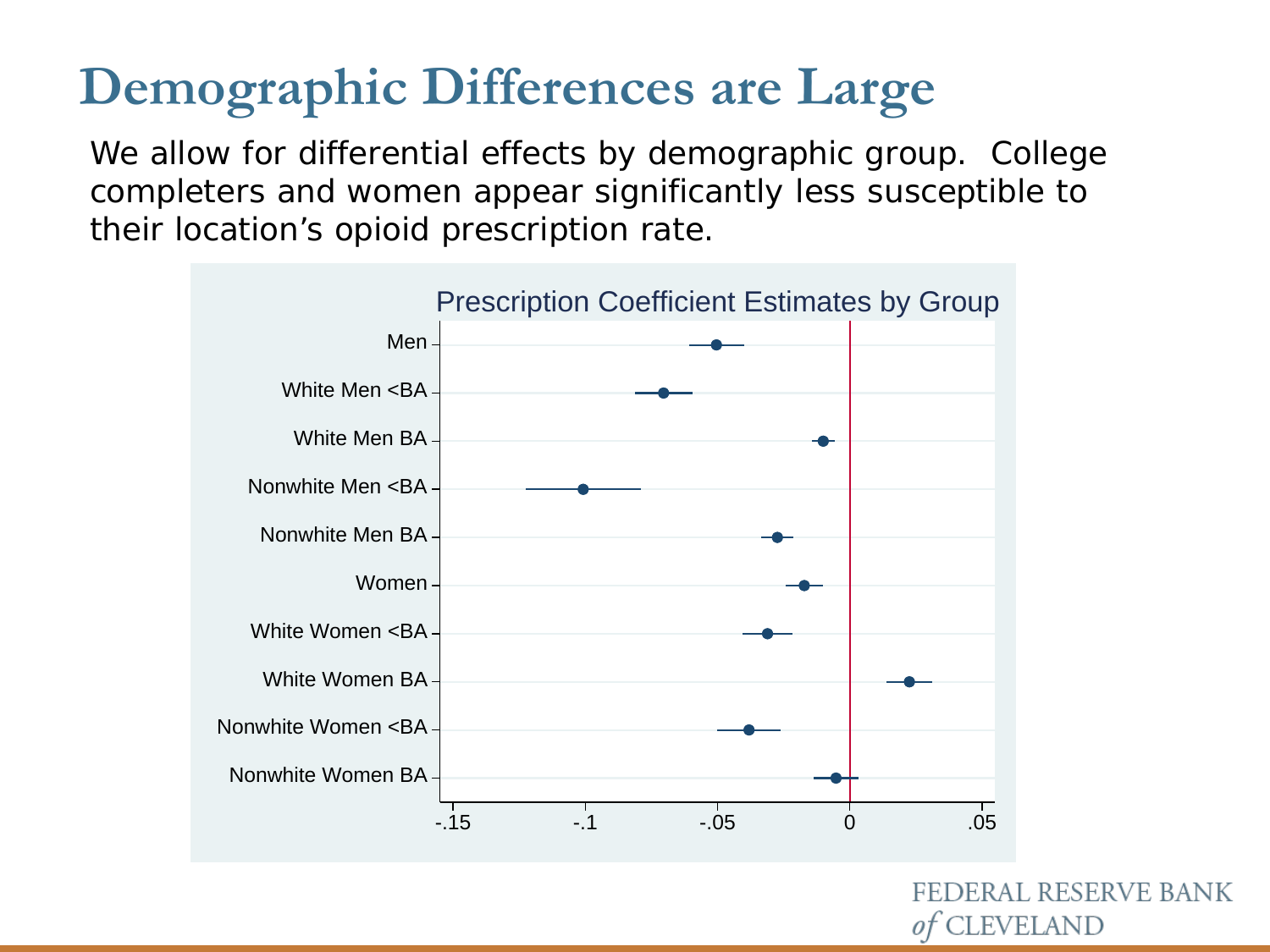#### **Do Economic Conditions Increase Opioid Use?**

- What about the other direction the labor market causing opioid use?
- The Great Recession was a major shock to the labor market. If the labor market drives opioid use, we should see an increase in use whose timing coincides with the Great Recession
- Maybe opioid use just occurs where labor markets are bad. Labor market weakness is persistent in many place, so if that determines it should be the case that more troubled places are more impacted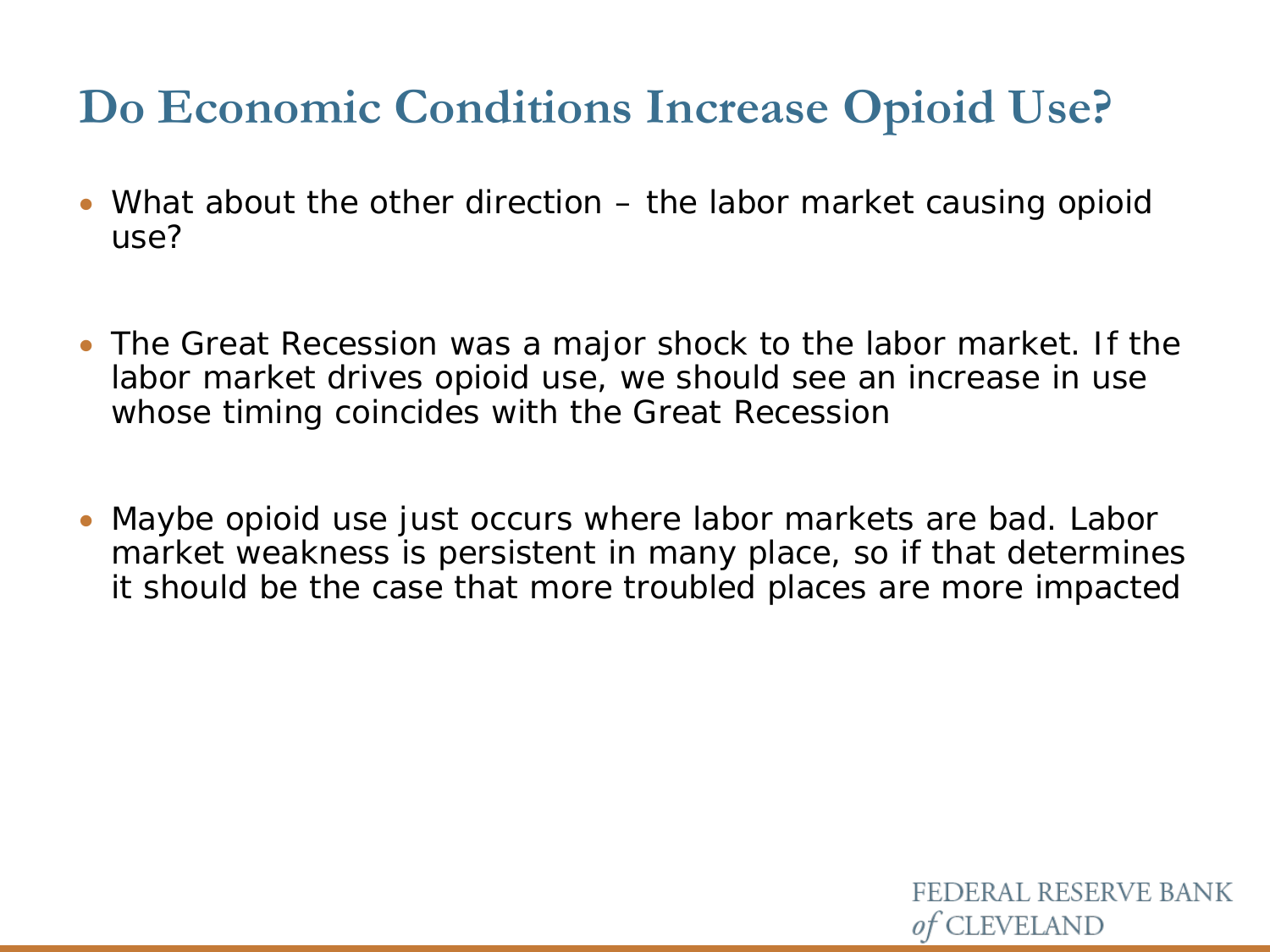#### **The Great Recession Did Not Increase Opioid Abuse**

We use nation's primary dataset on drug abuse to look for recessions effects on opioid abuse?



*Source:* The National Survey on Drug Use and Health (NSDUH)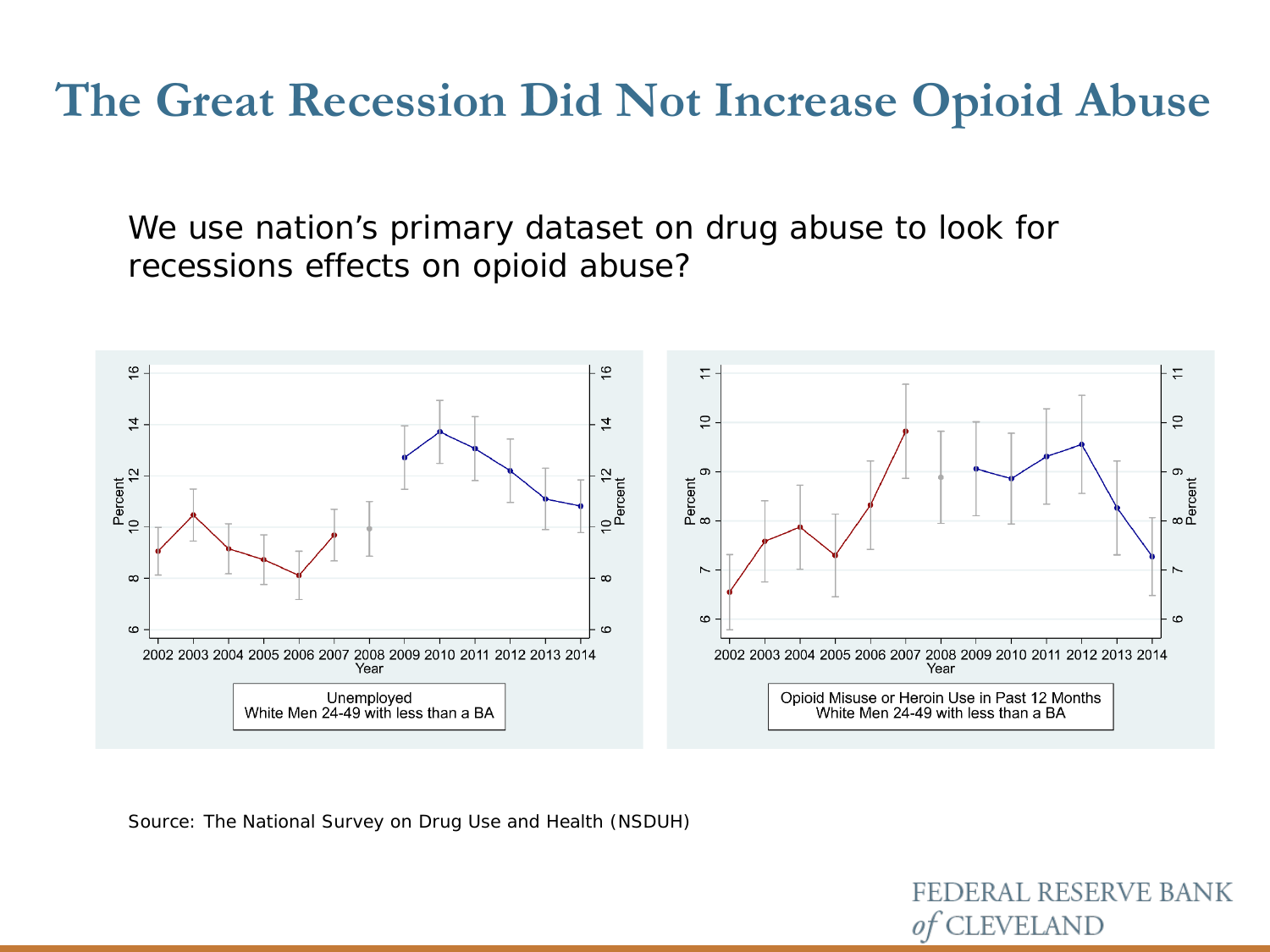#### **Are More Shocked Labor Markets More Susceptible?**

We allow the effects to be stronger in areas where shocks have been worse, but while it dampens male employment rates these places are not more susceptible to opioid prescriptions.

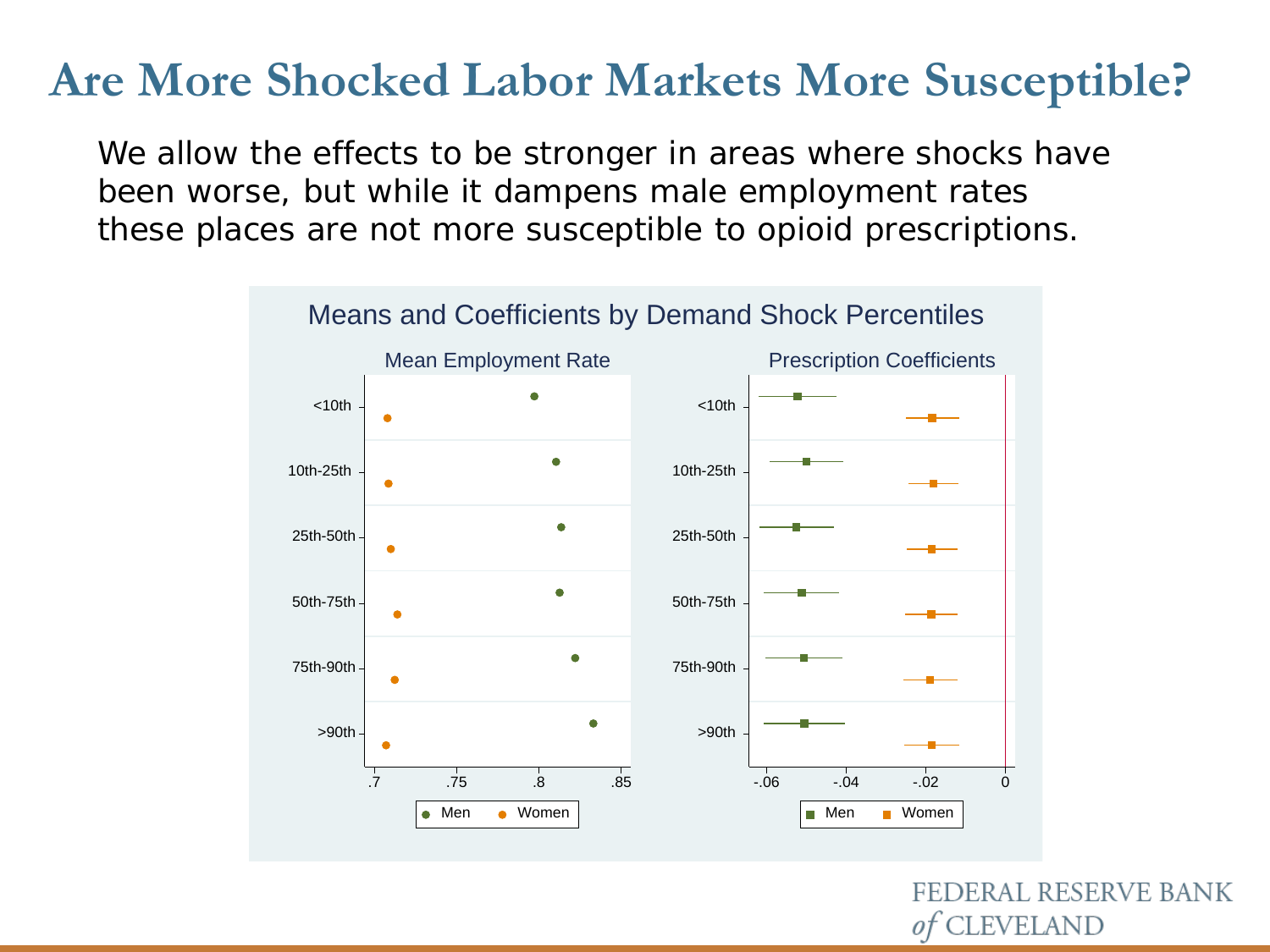## **What about regions with bad economies?**



There are small, but statistically significant, additional regional effects for men (-0.003) and women (-0.001) in Appalachia and women (-0.004) in the Rust Belt counties.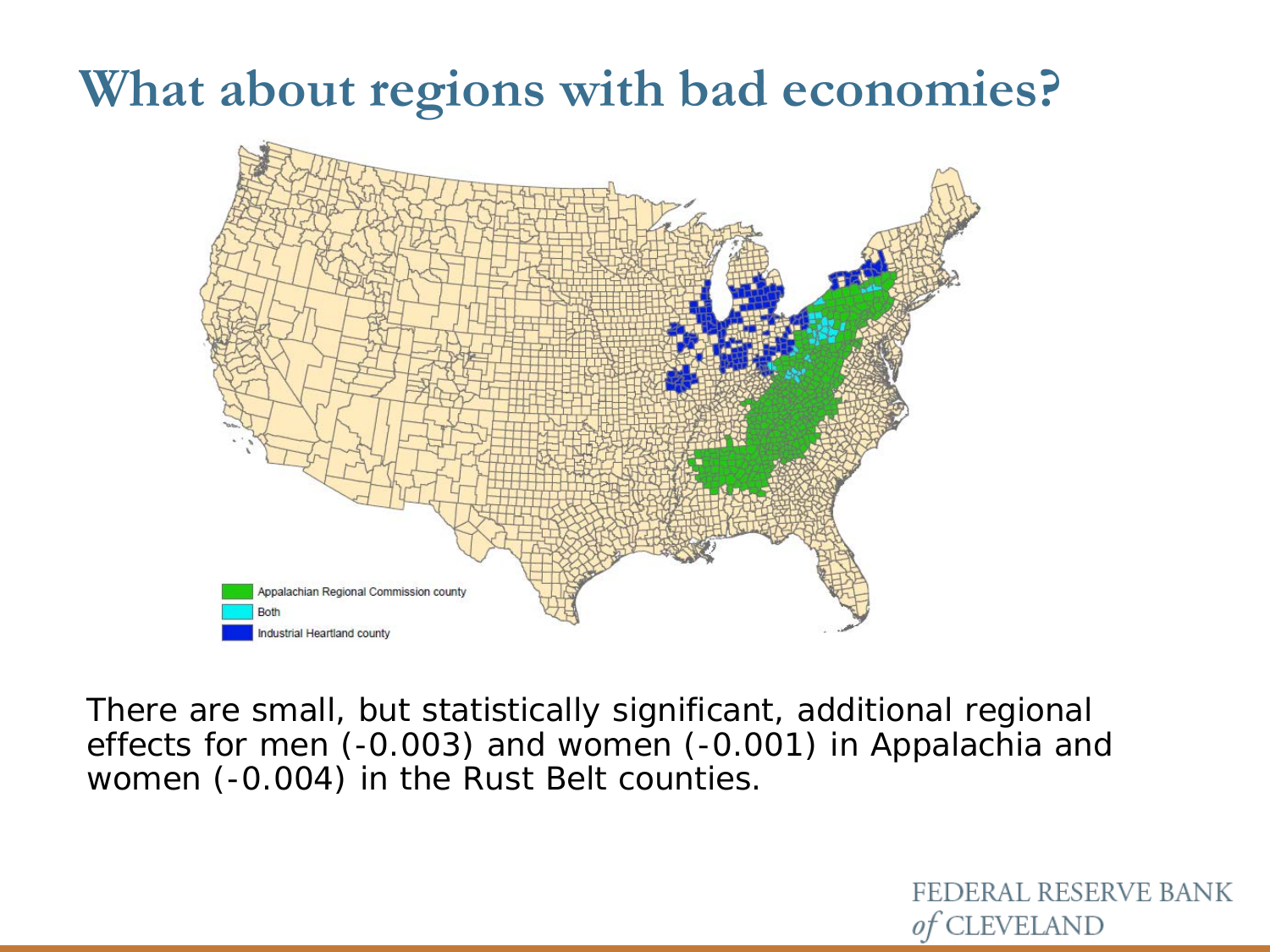#### **What about Persistently Bad Labor Markets?**

We allow the effects to be stronger in areas that have been worse/better since 2000. The status is long-lived but these places are not more susceptible to opioid prescriptions.



Means and Coefficients by 2000 Employment Rate Percentiles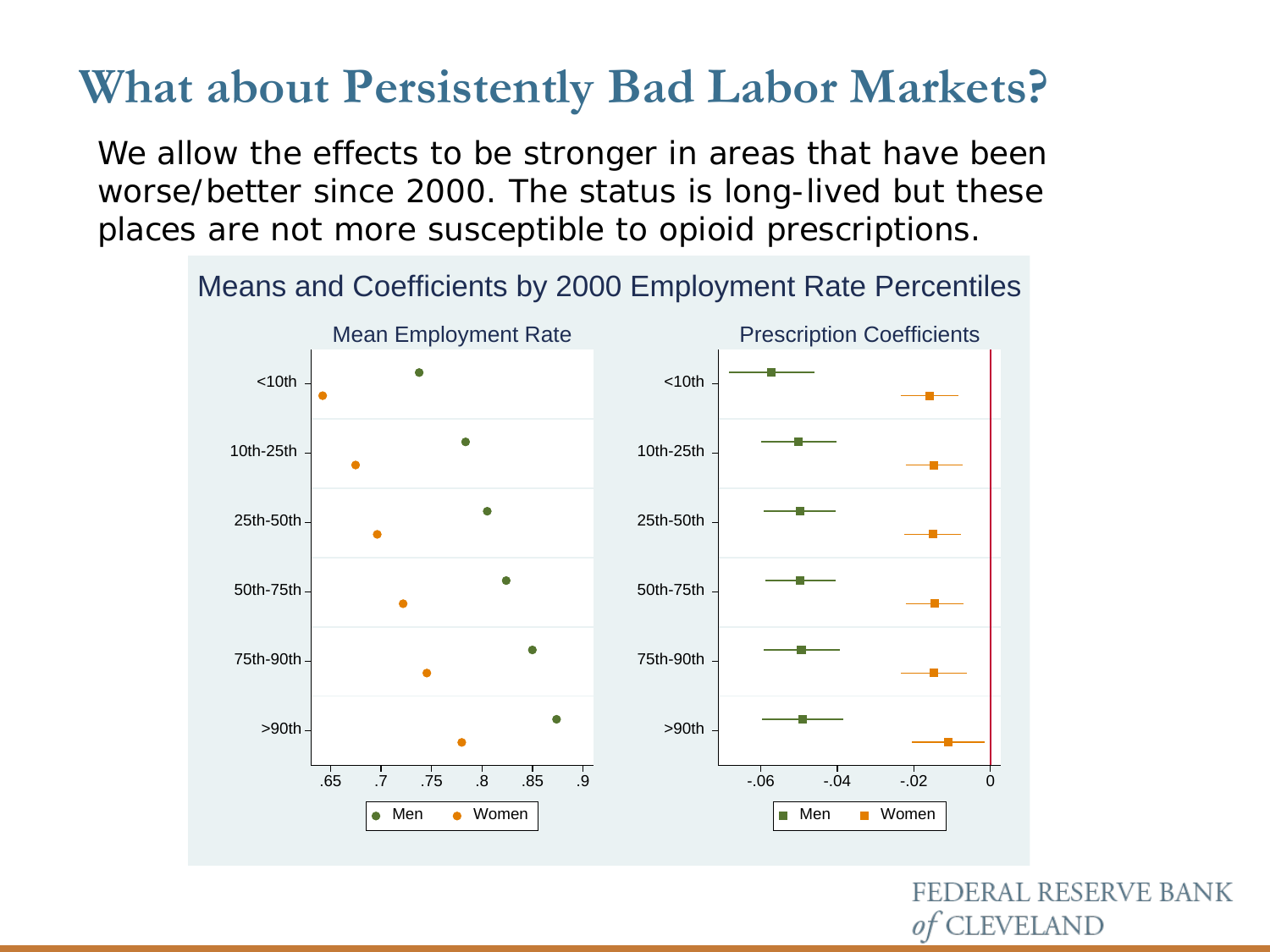## **Implied National Impacts are Really Large**

Using our estimates and historical data on national numbers of prescriptions, we can estimate the national impact since 2001.